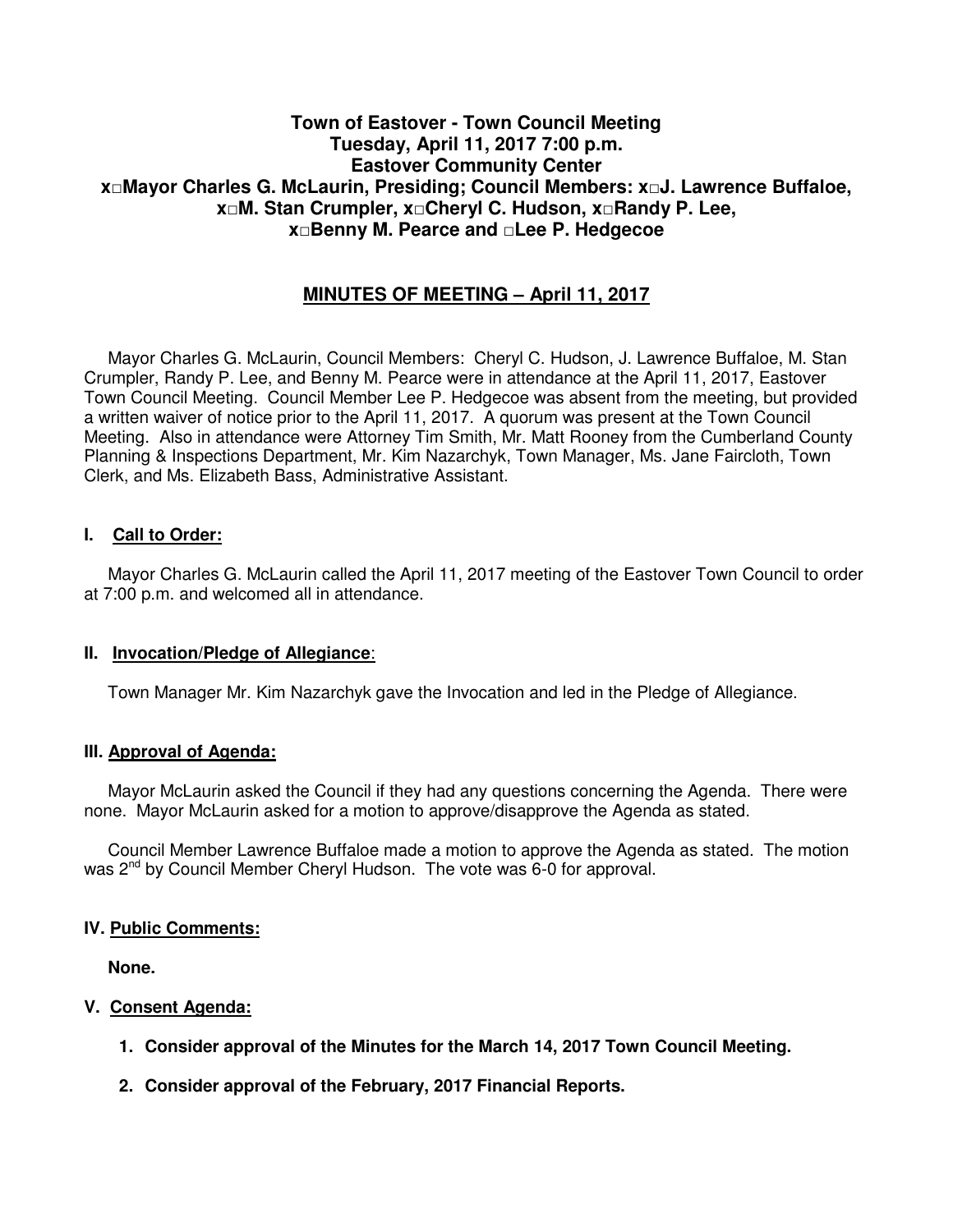Mayor McLaurin asked the Council if they had any questions concerning the Consent Agenda. There were none. Mayor McLaurin asked for a motion to approve/disapprove the Consent Agenda as stated.

 Council Member Cheryl Hudson made a motion to approve the Consent Agenda as stated. The motion was 2<sup>nd</sup> by Council Member Stan Crumpler. The vote was 6-0 for approval.

### **VI. Discussion Agenda:**

### **Agenda Item #1:**

**CASE NO. 14-081. CONSIDERATION OF THE EASTGATE TRAVEL PLAZA & CAR CACMA.COM, INC (AKA: EARTH PETROLIUM INC. & WRIGHT'S TEXACO); REQUEST FOR A C(P) SITE PLAN REVISION REVIEW, COUNTY ZONING ORDINANCE AND EASTOVER SUPPLEMENTAL AMENDMENTS; ZONING: C(P); TOTAL ACREAGE: 4.741 AC. +\-; LOCATION: 3928, 3930 & 3934 GOLDSBORO ROAD (US HWY 13). (EASTOVER)** 

Mr. Matt Rooney, Cumberland County Planning and Inspections Board stated this case is a revision from the February 14, 2017 Town Council Meeting. Mr. Rooney said the owners of the property have slightly changed the site plan review. The owners added more spaces for the car lot. Each space is to be a minimum of 9' X 20'. There are to be no more than 10 cars at any given time on the lot.

 Mayor McLaurin asked the Council if they had any questions concerning Case No. 14-081. There were none. Mayor McLaurin asked for a motion to approve/disapprove Case No. 14-081.

 Council Member Benny Pearce made a motion to approve Case No. 14-081 as the condition sheet states. The motion was  $2^{nd}$  by Council Member Lawrence Buffaloe. The vote was 6-0 for approval.

### **Agenda Item #2:**

### **Presentation by Mr. Trei Williams, Eastover Community Ballpark Association**

 Mr. Trei Williams, Eastover Community Ballpark Association, stated the opening day of the ballpark was a phenomenal day. He said there were 386 kids participating. Mr. Williams said there are 34 baseball/softball teams consisting of the following:

- 6- Rugrat teams
- 8- T-Ball teams
- 5- Age 8 and under boy teams
- 4- Age 10 and under boy teams
- 3- Age 12 and under boy teams
- 3- Age 8 and under girl teams
- 3- Age10 and under girl teams
- 2- Age12 and under girl teams

 Mr. Williams stated that Mr. Leo Page from the original Board of Directors attended opening day and he threw the first pitch. He said the siren was used on opening day and it works really well and is extremely audible.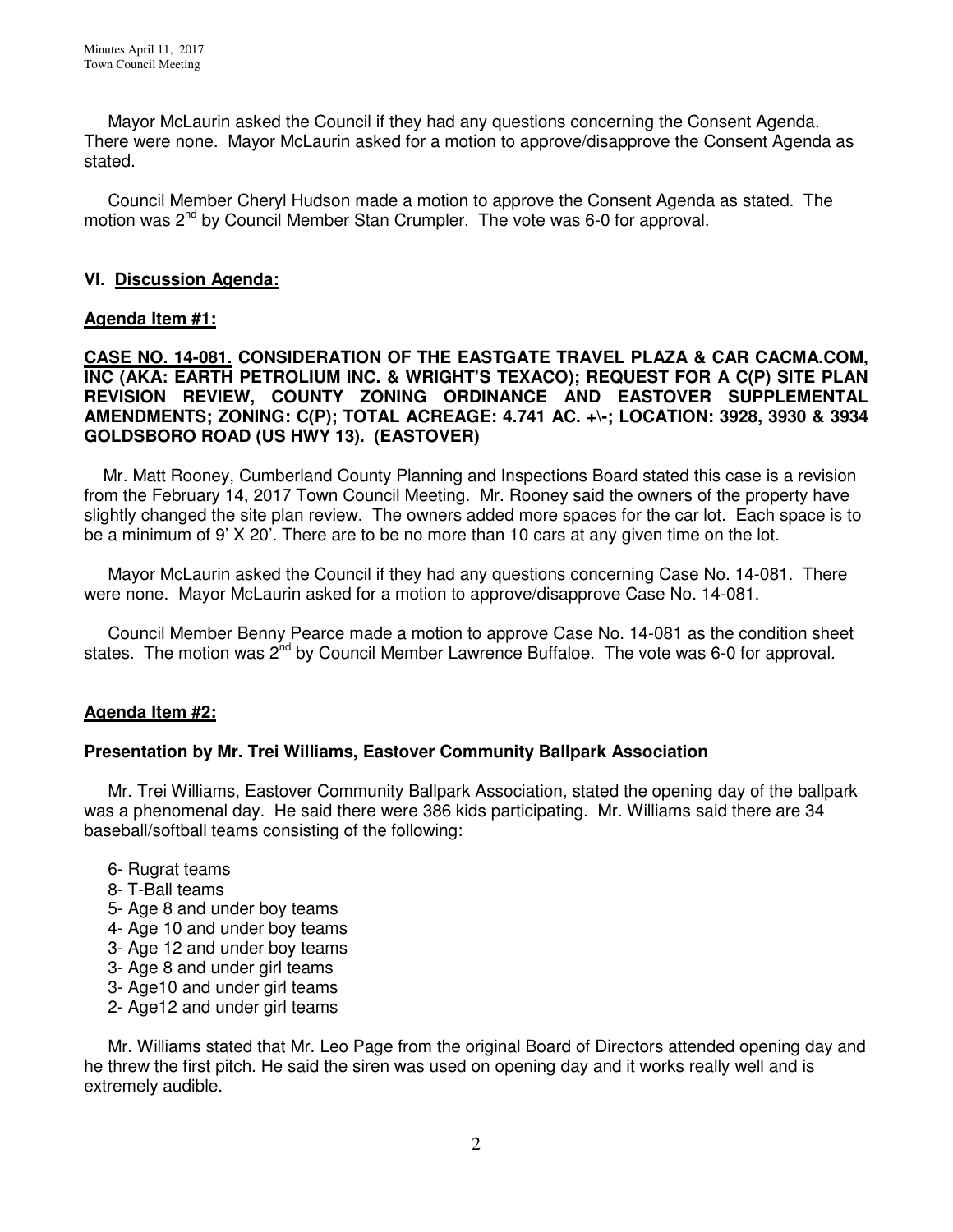Mr. Williams gave an update of the renovations for the Eastover Ballpark. He said new concrete had been poured for sidewalks and new roofs had been placed on buildings. Mr. Williams said 2 lighted tennis courts are being built, 2 beach volleyball areas are being built, and a separate drive with 19 new parking spaces.

 Mr. Williams asked the Council if they would be willing to set a date to help in drawing up a site plan for the rest of the renovations. The Council stated they would be willing to do this. Some items they would like added are a nature trail, more bathrooms, an outdoor pavilion, and another playground. Mr. Williams said he would like to have a covered nylon shelter for shade around the playground. He would also like the trash cans replaced.

### **Agenda Item #3:**

#### **Presentation by Ms. Denise Bruce with Sustainable Sandhills concerning a Resolution supporting the Ozone Advance Program.**

 Ms. Bruce stated Air Quality Awareness will be celebrated from May-September. She said Cumberland County would like to have municipalities and fire departments involved in the program. Ms. Bruce said air quality will affect your breathing, could affect funding, and permits.

 Ms. Bruce said some things to help with air quality would be to delay mowing until evening time and try not to idle your car at stop lights. She stated an education campaign is being developed for the fall of 2017.

 Mayor McLaurin asked the Council if they had any questions concerning the Ozone Advance Program. There were none. Mayor McLaurin asked for a motion to approve/disapprove Resolution No. 2017-01 for Ozone Advance Program.

 Council Member Cheryl Hudson made a motion to approve the Resolution No. 2017-01 Ozone Advance Program with the corrected amendments. The motion was  $2<sup>nd</sup>$  by Council Member Randy Lee. The vote was 6-0 for approval.

#### **VII. Receive Mayor's Update:**

 Mayor McLaurin said opening day at the Eastover Ballpark was a success and he was pleased with the number of people in attendance. He stated the Board Members of the Eastover Community Park Association and Fayetteville Parks and Recreation have done a wonderful job with the improvements.

 Mayor McLaurin stated the gateway signs are in progress. The areas where the signs are being placed have been cleared.

 Mayor McLaurin said the community watch is low in attendance and he would like more people to come. Mr. McLaurin stated he would like to have a hot dog dinner, possibly, to get more people involved.

 Mr. McLaurin stated in July of 2017 would be Eastover's 10 year anniversary of Incorporation. He said he would like ideas about how to celebrate this milestone. Council Member Stan Crumpler stated he would like to get the Eastover Civic Club involved and if possible have the 10 year anniversary coincide with Heritage Day.